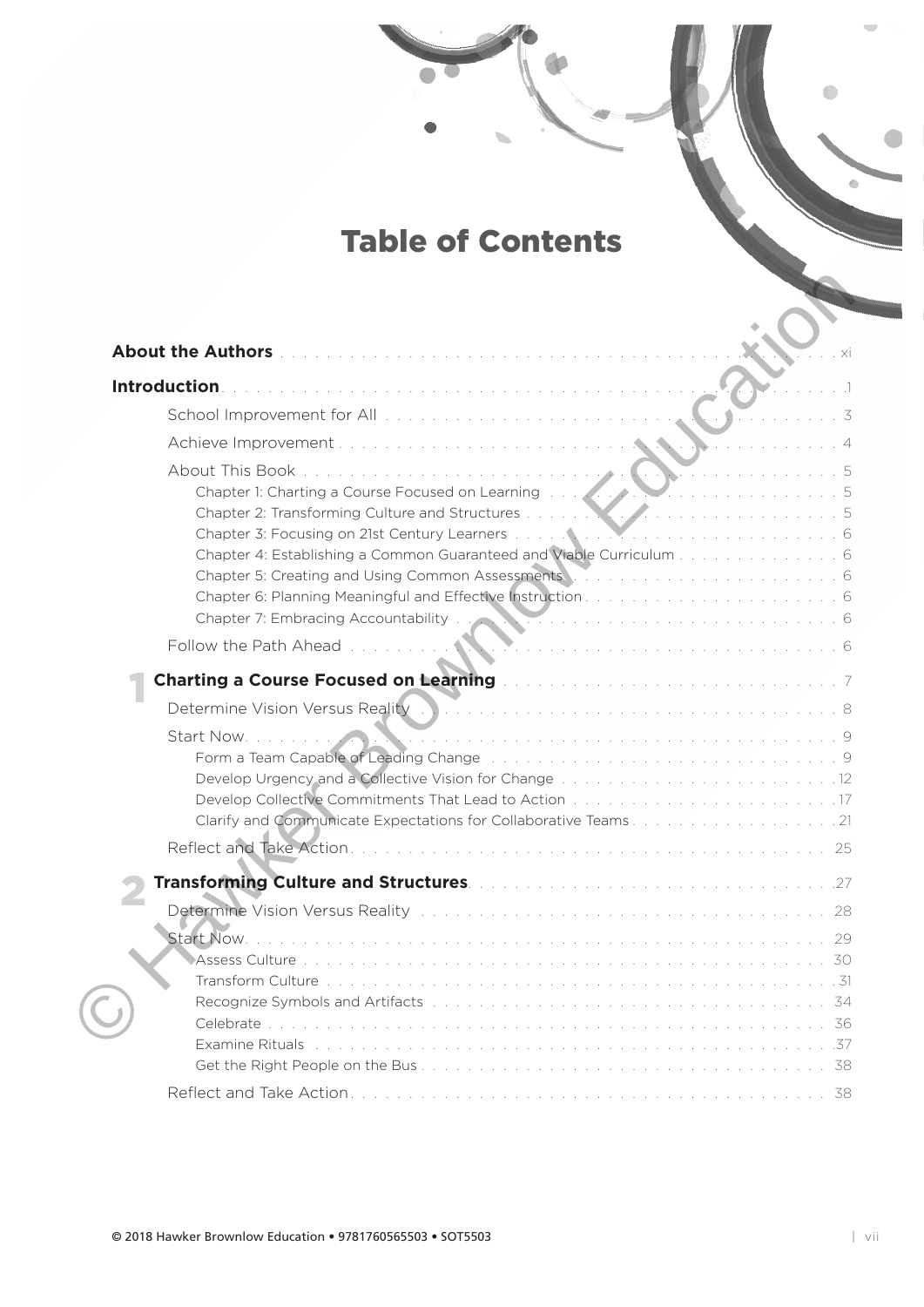| Focusing on 21st Century Learners and a contract of the contract of the 141                                                                                                                                                                                               |  |
|---------------------------------------------------------------------------------------------------------------------------------------------------------------------------------------------------------------------------------------------------------------------------|--|
| Believe All Students Can Learn, Albert Library Library Library Library Library Library 2014                                                                                                                                                                               |  |
| Address Student Needs With Classroom Intervention and Remediation. 47<br>Address Student Needs With a Schoolwide Focus on Student Learning [2010] 48<br>50                                                                                                                |  |
|                                                                                                                                                                                                                                                                           |  |
| <b>Establishing a Common Guaranteed and Viable Curriculum</b><br>55                                                                                                                                                                                                       |  |
| 56<br>i sa sa sa                                                                                                                                                                                                                                                          |  |
| 58<br>. 58<br>. 62<br>Unpack Standards Into Learning Progressions and Student Learning Targets [1, 1, 1, 1, 1, 1, 1, 63]                                                                                                                                                  |  |
| 173                                                                                                                                                                                                                                                                       |  |
| <b>Creating and Using Common Assessments</b><br>Determine Vision Versus Reality [1] [1] Determine Vision Versus Reality<br>Determine What to Assess Using Standards and Proficiency Scales 82<br>Determine How to Communicate Results and Respond to Student Learning 102 |  |
| Reflect and Take Action.                                                                                                                                                                                                                                                  |  |
| Determine Vision Versus Reality [1] [1] [1] Determined the contract of the United States of the United States I                                                                                                                                                           |  |
| Use First-Best Instructional Practices (Fig. 1996) (1996) (Fig. 1997) (1997) (Fig. 1997) (1998) (Fig. 1997) (                                                                                                                                                             |  |
| <b>Embracing Accountability</b> and a construction of the construction of the 137                                                                                                                                                                                         |  |
| Determine Vision Versus Reality (and a contract of the contract of the contract of the District of the District                                                                                                                                                           |  |
|                                                                                                                                                                                                                                                                           |  |
|                                                                                                                                                                                                                                                                           |  |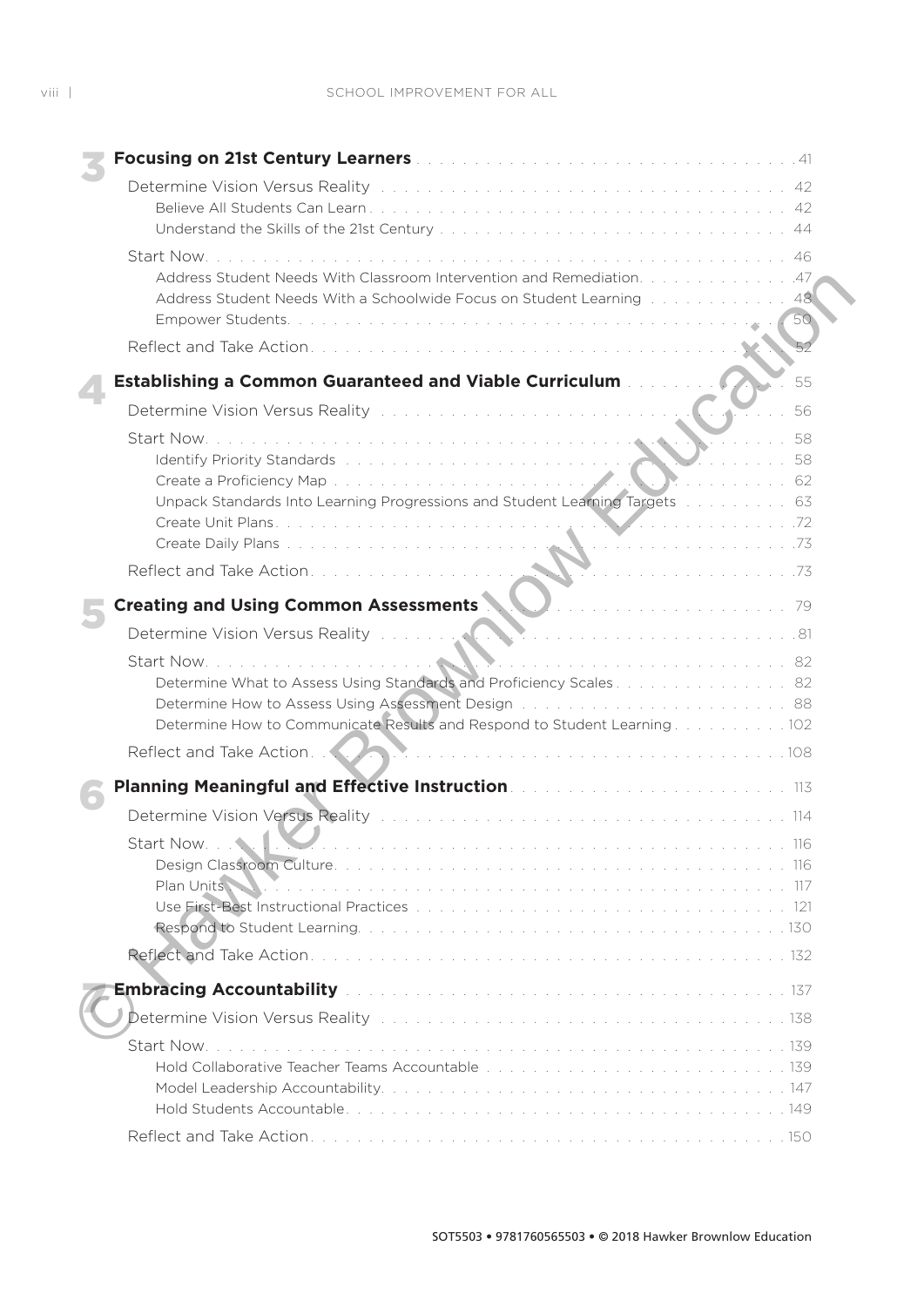| References and Resources. The community of the community of the community of the community of<br>, 159 |
|--------------------------------------------------------------------------------------------------------|
| 165                                                                                                    |
|                                                                                                        |
|                                                                                                        |
| O YOUNG                                                                                                |
|                                                                                                        |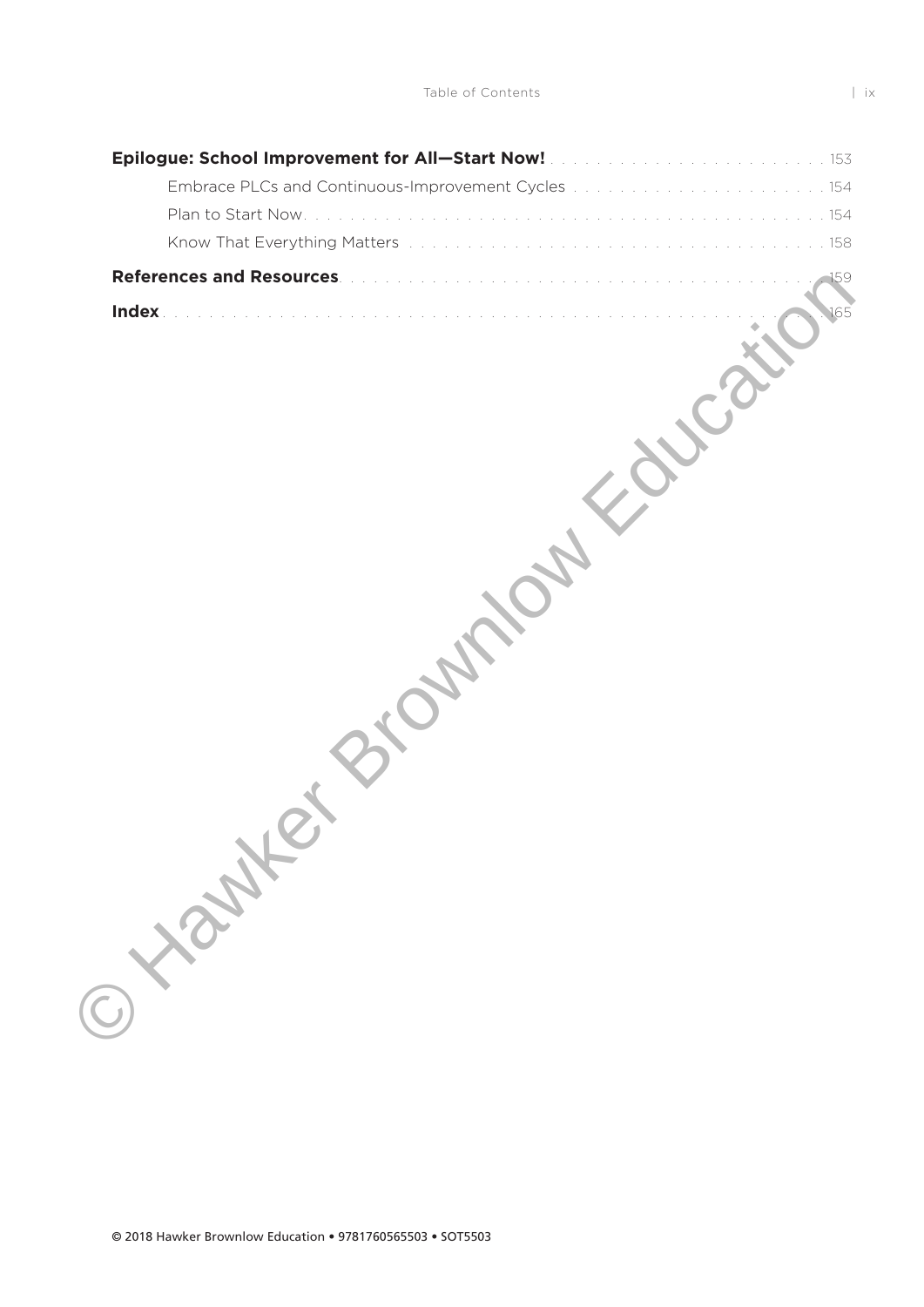## Introduction

To aptly describe the state of education, one might paraphrase a familiar quote from the works of Charles Dickens (1859): it is the best of times and the worst of times (Eaker & Keating, 2011; Marzano, 2003). At this moment, the United States is experiencing the highest graduation rate in its history, according to data from the U.S. Department of Education's National Center for Education Statistics (NCES, 2016b). The high school graduation rate reached 82 percent in 2013–2014, the highest level since states adopted a uniform way of calculating graduation rates in 2010 (NCES, 2016b). More students than ever before are succeeding in rigorous curriculum, with Advanced Placement (AP) program participation at an all-time high (College Board, 2014). Perhaps even more important, there is evidence that students with low socioeconomic status have greater access to such opportunities. Schools are encouraging more students to participate in AP classes, making access to rigorous courses possible for all students who want to learn. From 2003 to 2013, the number of students who have taken AP courses nearly doubled, and the number of low-income students taking AP classes more than quadrupled from 58,489 to 275,864 (College Board, 2014). According to the College Board (2014), more students earned qualifying scores of 3, 4, or 5 than took exams in 2003. To apply describe the state of education, one might paraphrase a familiar quote from the soleholy Charles Dicker and the state of fining (fake as Keating, 2011; Marging, 2005). At this moments the United States is capetin

In addition, the National Assessment of Education Progress (NAEP) reports increases in student achievement in reading and mathematics from 1990 (Nation's Report Card, 2015). Since 1990, NAEP has administered assessments to fourth- and eighth-grade students. In 2015, students had an average score in mathematics of 240 points at fourth grade and 282 points at eighth grade on scales of 0–500 points. Scores for both grades were higher than those from the earliest mathematics assessments in 1990 by 27 points at fourth grade and 20 points at eighth grade (Nation's Report Card, 2015). Reading achievement levels have risen slowly since 1992 with increases in fourth grade of 6 points from 217 to 223 and at eighth grade an increase of 5 points from 260 to 265 (Nation's Report Card, 2015). In addition, on the first NAEP Technology and Engineering Test, eighth-grade girls scored higher on average than eighth-grade boys (Zubrzycki, 2016), indicating the closing of the achievement gap for females.

The encouraging news continues with the improving results of the Trends in International Mathematics and Science Study (TIMSS). This is an assessment administered to approximately four thousand students in sixty-three countries. The results indicate that U.S. students have improved their scores from 1995 to 2015 in fourth grade from 518 to 539 and in eighth grade from 492 to 518 (International Association for the Evaluation of Educational Achievement [IEA], 2015a). In addition, in 2015, on the fourth-grade science assessment, U.S. students scored an all-time high of 546, and in eighth grade a new high of 230 (IEA, 2015b).

So, with all of this good news, how is it *also* the worst of times? Unfortunately, although the trends on the NAEP show growth for U.S. students from the start of the assessment through 2015, in reality, fourth-grade mathematics reached a high in 2013 of 242 and dropped 2 points in 2015; eighth-grade mathematics scores reached a high in 2013 of 285 and dropped 3 points in 2015. Similarly, eighth-grade reading scores reached a high in 2013 of 268 and dropped 3 points in 2015. Only fourth-grade reading achieved a high in 2015, increasing by 1 point over the results in 2013 (Nation's Report Card, 2015). Additionally, on the TIMSS assessments, fourth-grade mathematic dropped from a high of 541 in 2011 to 539 in 2015, while eighth-grade mathematics and fourth- and eighth-grade science showed growth in the same time period (IEA, 2015a, 2015b). The Programme for International Student Assessment (PISA), given to fifteen-year-olds, shows that U.S. students have declined in both mathematics and reading scores: from 483 in 2003 to 470 in 2015 for mathematics and 504 in 2003 to 497 in 2015 for reading (NCES, 2016c).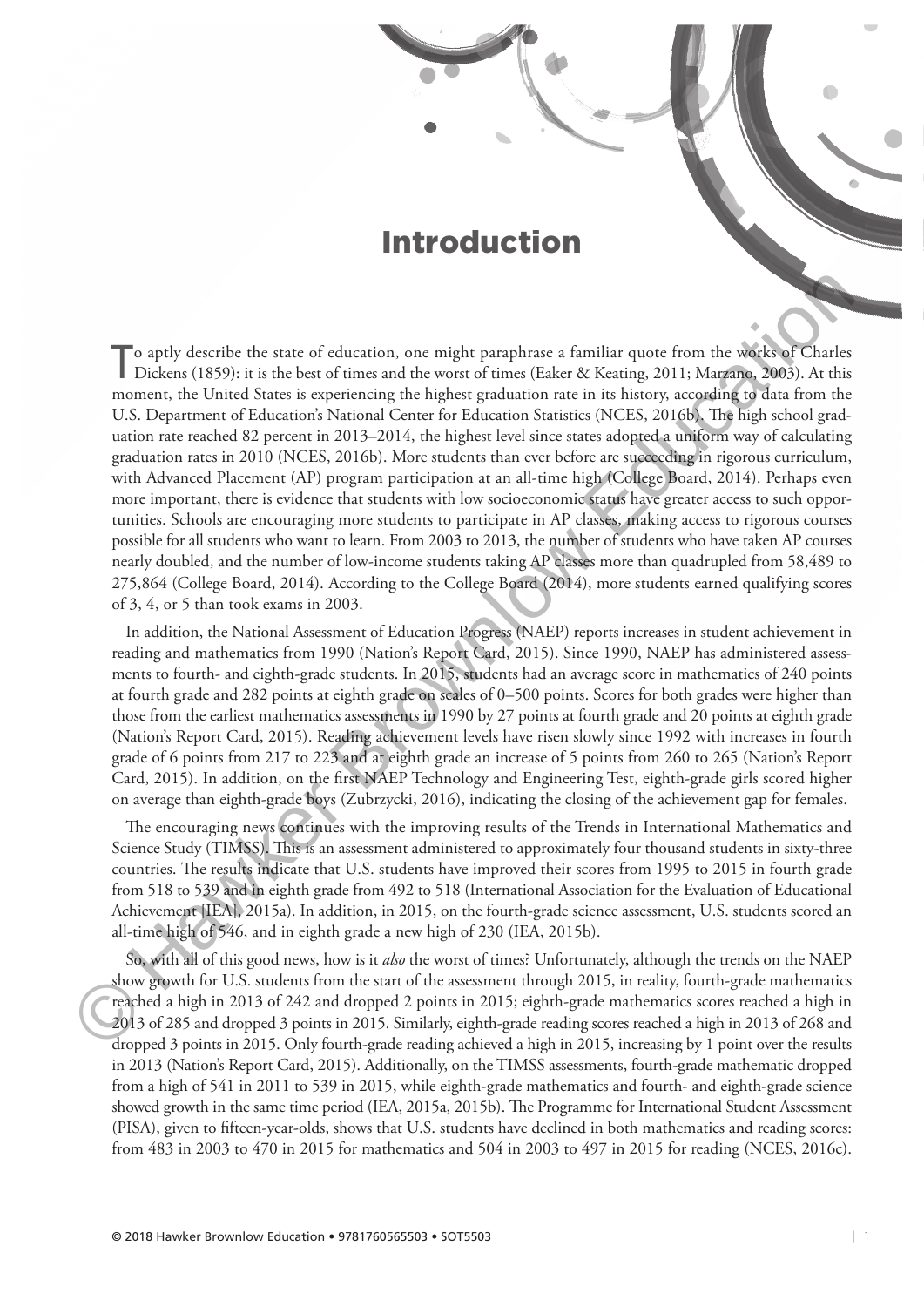Furthermore, although more students are graduating, according to state listings noting priority schools most in need of improvement, too many schools still do not meet needed growth targets or the equivalent of adequate yearly progress (AYP) defined by No Child Left Behind. Additionally, half of U.S. high school dropouts come from about 15 percent of high schools. Unfortunately, there are few examples to date of such low-performing schools producing substantial and sustained achievement gains (Kutash, Nico, Gorin, Rahmatullah, & Tallant, 2010).

The gap in standardized test scores between affluent and low-income students has grown about 40 percent since the 1960s, and the imbalance between rich and poor students in college completion, the single most important predictor of success in the workforce, has grown 50 percent since the late 1980s (Greenstone, Looney, Patashnik, & Yu, 2013). Additionally, while the dropout rates of high school students are decreasing, there is a significantly larger percentage of students who drop out and are from families in the lowest quartile of family income—11.6 percent in 2014 compared to an overall rate of 6.5 percent (NCES, 2015). Education is the most powerful tool for helping students of poverty (Greenstone et al., 2013). Yet the numbers of students from low-income families who enter college after high school is unchanged in comparison to those from high-income families:

The immediate college enrollment rate for high school completers increased from 60 percent in 1990 to 68 percent in 2014. The rate in 2014 for those from high-income families (81 percent) was nearly 29 percentage points higher than the rate for those from low-income families (52 percent). The 2014 gap between those from high- and low-income families did not measurably differ from the corresponding gap in 1990. (NCES, 2016b)

To complicate matters further, the neediest schools experience the most difficulty in attracting and retaining leaders and teachers. A study of Texas administrative data concludes that principal-retention rates are related to both student achievement and student poverty levels, with higher turnover among low-achieving, disadvantaged schools (Fuller & Young, 2009). In addition, these schools lose more than half of their teaching staff every five years (Allensworth, Ponisciak, & Mazzeo, 2009; Hemphill & Nauer, 2009, as cited in Le Floch, Garcia, & Barbour, 2016). The constant change of principals and teachers eliminates the consistent focused efforts necessary to improve schools.

Policymakers and education leaders have sought to improve America's low-performing schools. The U.S. government has made substantial investments in the form of School Improvement Grants (SIG) and Race to the Top (RTT) grants. However, the current systems and reform efforts are not working. Even considering the increase in graduation rates, approximately 20 percent of students who enter high school will drop out. In the 48 percent of U.S. schools that need improvement, the number of high school dropouts is much greater (Kutash et al., 2010). Schools can predict which students are at risk of dropping out by as early as first grade and identify these students with accuracy by third grade (American Psychological Association, 2012; Sparks, 2013).

Unfortunately, there are serious implications for students who do not succeed in school. In the United States, dropouts are three times more likely to be unemployed and therefore more likely to live in poverty with an estimated annual salary of \$20,241 (Breslow, 2012). They will earn thirty-three cents for every dollar a college graduate earns. This is the highest discrepancy in the world (Organisation for Economic Co-operation and Development, 2011; U.S. Census Bureau, 2006). Also of concern is the fact that dropouts are more prone to ill health and are four times more likely to be uninsured or underinsured. The most astonishing statistic is that the life expectancy for dropouts is an average of ten and a half fewer years for women and thirteen fewer years for men than those with a high school diploma (Tavernise, 2012). The mail of the main of the mail of the mail of the main of the main of the main of the main of the main of the main of the main of the main of the main of the main of the main of the main of the main of the main of the m

These alarming facts describe the urgency that failing schools face every day. The question is not *should* our schools improve, but *how?* The greatest challenge to school improvement is the overwhelming perception that no matter what teachers and administrators do, there seems to be no way out of failing results. Each year brings more state and federal mandates and sanctions to respond to with little hope of making a real difference for students. Failing schools want and need improvement—now!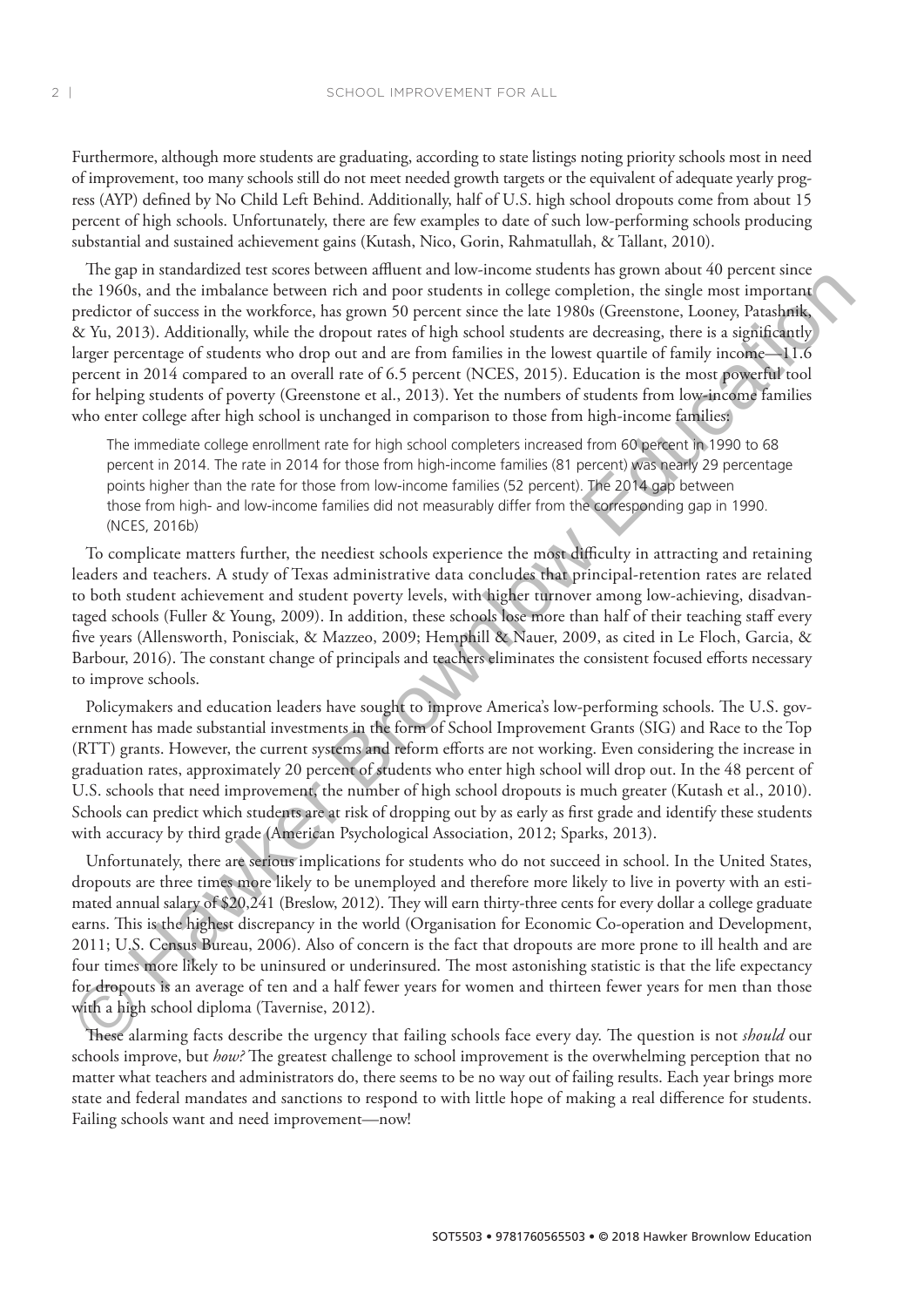So why haven't all the initiatives and reforms produced appreciable results that schools have sustained over time? Because "successful and sustainable improvement can never be done *to or even for* teachers. It can only be achieved *by and with* them" (Hargreaves & Fullan, 2012, p. 45). The missing element in all of these efforts is teachers and administrators. They are the only ones who can and do improve schools. Real school improvement occurs when a school harnesses the power within and focuses its efforts on higher levels of learning for all students. No amount of outside pressure will make schools improve; they only do so when the adults who work directly with the students decide it is their job to ensure all students learn at high levels. Helping students learn requires a collaborative and collective effort. Teachers and administrators must be ready to implement any necessary changes so that students can reach proficiency and beyond. Everyone focuses on evidence of student learning, every day, in every classroom—not just before administering a test.

## **School Improvement for All**

The processes we detail in this book harness the power within a school or district to achieve high levels of learning for all students. It does not require years of workshops and professional development before teachers can do the actual work. It requires learning through action—for a staff to roll up their sleeves and start the work immediately. If a patient comes into the emergency room with difficulty breathing, the nurses and doctors do not take the patient's temperature; they perform immediate triage to save the patient's life. Failing schools need a triage plan—an immediate course of action to put a halt to the continual-failure cycle.

First and most important, Professional Learning Communities at Work™ (PLC at Work) is the foundation for *School Improvement for All*. When a school operates as a PLC, real improvement becomes much more possible. Schools that embrace the three big ideas of a PLC as described by founders Richard DuFour, Robert Eaker, and Rebecca DuFour (DuFour, DuFour, Eaker, Many, & Mattos, 2016) understand the following.

- 1. The school's purpose is to ensure high levels of learning for *all* students. Therefore, there is a laser-sharp focus on student learning. In order to ensure high levels of learning, teachers must work together.
- 2. Only collaborative efforts will improve learning. No one person has all of the knowledge, skill, stamina, and patience to meet all student needs. Teachers have to hold hands and cross the street together because student needs are too great and the consequences of failure too dire to go it alone.
- 3. Schools must focus on results. Every teacher comes to school with good intentions, but if those good intentions do not materialize into greater learning for students, it doesn't matter. In the end, the proof is in the tangible results.

The schools and districts featured on AllThingsPLCs (www.allthingsplc.info) are examples of the PLC continuousimprovement cycle in action. Although each of their stories is unique, these schools have demonstrated evidence of effectiveness of PLC implementation that has resulted in higher levels of learning for all students.

How does *School Improvement for All* address the focus of PLCs that want to create the necessary environment for success for all students? The most distinct way is to use school-improvement efforts to target specific needs—determining the triage plan. Within a PLC, teachers must drive their work with a collaborative audit or needsassessment process that takes a 360-degree view of a school's policies, practices, processes, and procedures in light of their effect on student achievement. The focus on data is relentless. The process is a true problem-solving model that leaves no stone unturned in the quest to ensure that all students learn at high levels. The true measure of success in schools that use *School Improvement for All* as a guide is that more students are learning at proficient or above-proficient levels on typical assessments from the school, district, state or province, or nation. This requires that teachers and administrators exert a focused, cohesive, and consistent effort over time; it demands a commitment from everyone to be *all in for student success.* decide it is their by the meansured luministerator at high levels. Helping such as the gas of the mean of the same of the same of the same of the same of the same of the same of the same of the same of the same of the sam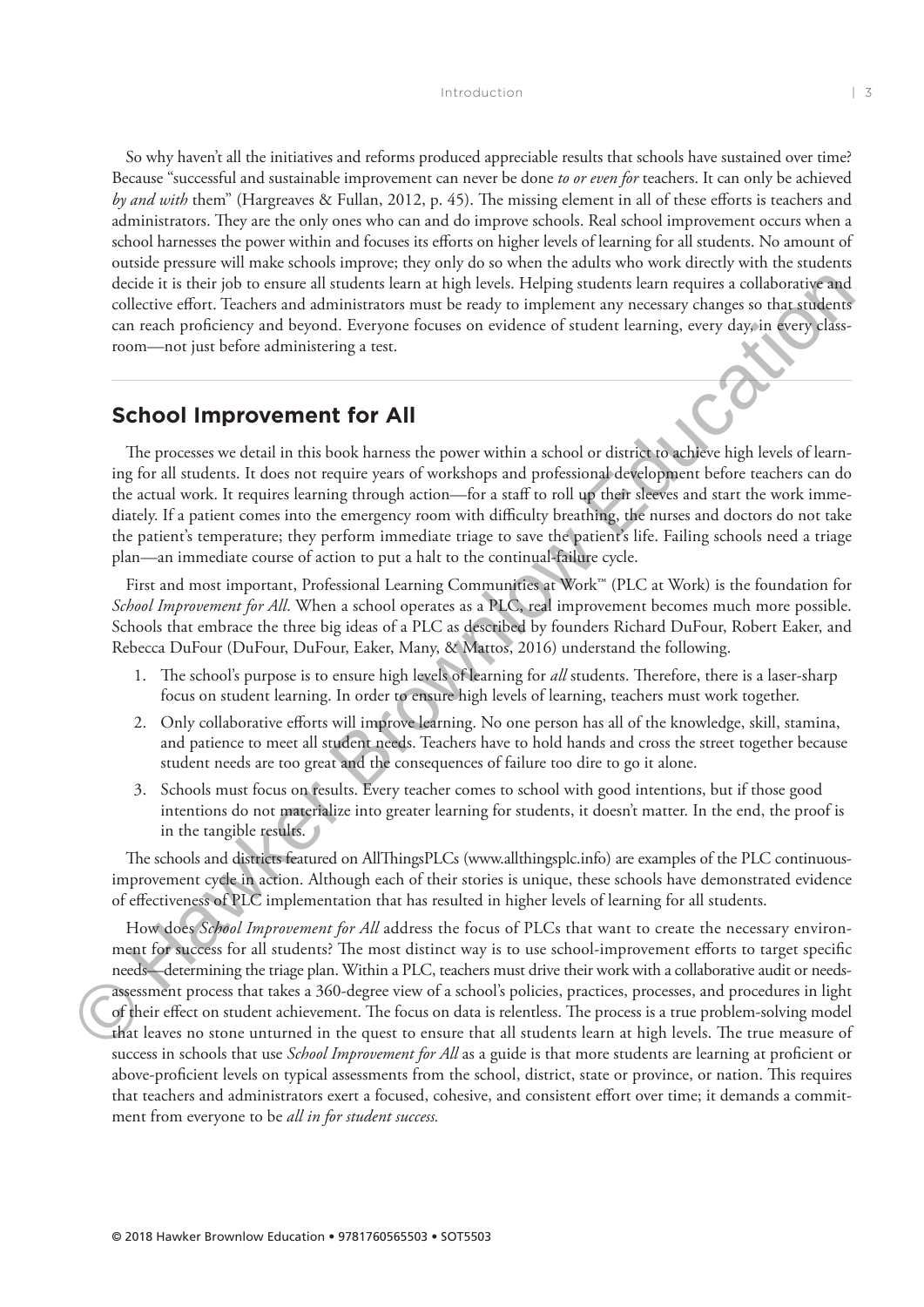Although we recognize that all schools can and should improve, this book specifically supports schools and districts that are currently at risk or in danger of being designated in need of improvement by state or federal guidelines. It is also geared to support schools that have made few or no achievement gains over a number of years—in other words, schools with data that have flatlined. These schools are frustrated by their lack of progress and feel as if they have exhausted all of their options to improve, so triage is in order.

### **Achieve Improvement**

It turns out that superhuman powers are not a requirement for school improvement. School improvement is possible no matter the school's size; students' demographics, poverty levels, and achievement levels; or the amount of resources the staff and students have.

Figure I.1 shows the key features of *School Improvement for All*. At the center are the students, focusing on their unique needs as 21st century learners. These students are growing up in a world that has changed drastically from the one that the majority of educators experienced as students. Students in the 21st century are poised to be active participants in their own learning. Teachers must focus on preparing them for the possibilities of their future, not our past.



**Figure I.1:** *School Improvement for All* **features.**

To prepare students for their future, we must consider the question, What is the work that matters most? Teacher teams must do that work to yield increased learning for students. We know very well how hard teachers work on behalf of their students. They very often give up personal time to prepare lessons and activities. We are not suggesting that teachers need to work harder or longer; teachers already work hard enough. But it is important to engage in the right work—the work that yields better results. This means deeply understanding the standards they expect students to know and do, developing an assessment system that supports learning, aligning instructional practices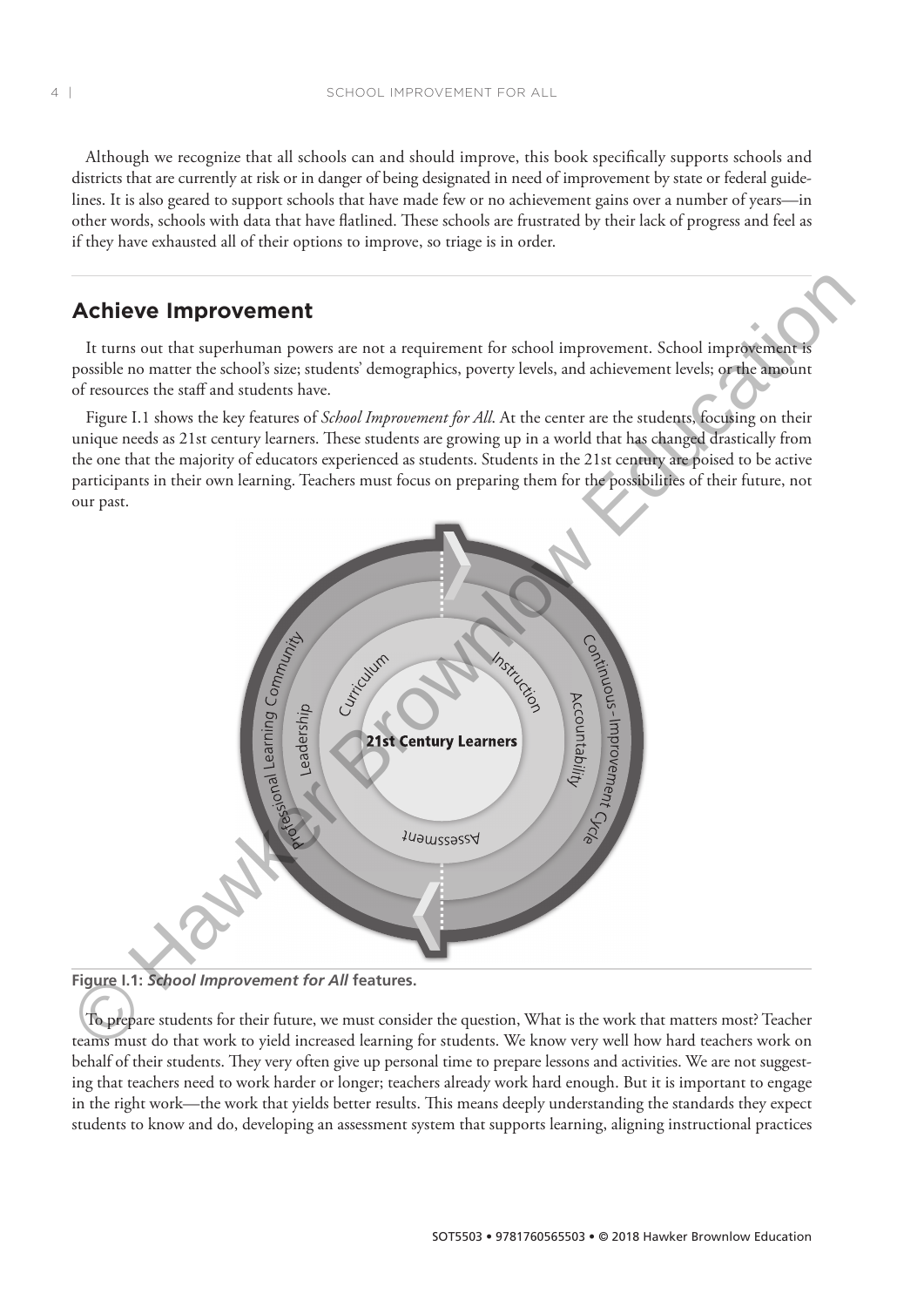to the cognitive complexity of the learning expectations, and providing interventions and extensions based on the data teams collect as part of the ongoing improvement cycle.

The next ring in figure I.1 is leadership and accountability. All members of the school and district staff should share these responsibilities. Everyone serves in a leadership capacity and is accountable for ensuring that all students learn at high levels. Leadership includes creating and nurturing a culture of success. Culture is not the principal's sole responsibility; everyone has a role in defining and shaping the school's culture. Administrators engage their staff in charting the course that leads to student learning. This requires that everyone embrace accountability not shy away from it. Students need to be accountable for their learning, teachers accountable to their students, and administrators accountable to teachers and students. Leadership for learning is not a solo act; it is shared and widely dispersed.

The outer ring in figure I.1 contains the foundation of school improvement: a continuous improvement cycle based in the big ideas that all students can succeed, staff must work in a collaborative culture, and they must focus on results. These big ideas form the basis for the PLC process (DuFour et al., 2016), and schools that reculture themselves to become PLCs have successfully improved student learning. For example, see Sanger Unified School District under the See the Evidence webpage on AllThingsPLC (www.allthingsplc.info/evidence).

In the PLC continuous-improvement model, SMART goals (goals that are strategic and specific, measurable, attainable, results oriented, and time bound; Conzemius & O'Neill, 2013) and data drive the work of the entire organization. Schools work on sustaining their efforts from the beginning instead of waiting until they realize better results and only then asking how to sustain them. Sustainability begins with developing highly effective and efficient collaborative teams that engage in the right work, and schools can ensure they thrive by establishing the processes and protocols that represent the way the educators work together (DuFour et al., 2016). School improvement should never depend on who will do the work, but rather on how educators work together to achieve success for all students. As the power from the solution of the solution of the solution of the solution of the solution of the solution of the solution of the solution of the solution of the solution of the solution and the solution of the soluti

## **About This Book**

We designed this book to further describe the elements of the PLC continuous-improvement cycle shown in figure I.1. The chapters answer the how-to questions of implementation by providing templates and protocols that any school or district can use to improve student learning.

Each chapter culminates with an opportunity for schools and teams to reflect on their current reality and determine actions that will increase student learning. A rubric guides the reflection process. Finally, questions to consider when doing the work in each chapter allow for collaborative team discussions to further target improvement efforts.

#### Chapter 1: Charting a Course Focused on Learning

This chapter outlines the actions necessary to chart a course focused on improved student learning. It demonstrates a model of leadership that is shared and widely dispersed to engage all stakeholders in the schoolimprovement process. The chapter also includes a collaborative audit, called a *needs assessment*, that helps teachers get at the root causes of stalled improvement and plan how to improve.

#### Chapter 2: Transforming Culture and Structures

In our experience, creating a culture of success is the number one challenge in underperforming schools. This chapter details specific and targeted ways to move schools from a fixed mindset to a growth mindset and outlines the differences between toxic and healthy cultures. It shows how staff within schools can envision the desired culture and determine a plan to get there.